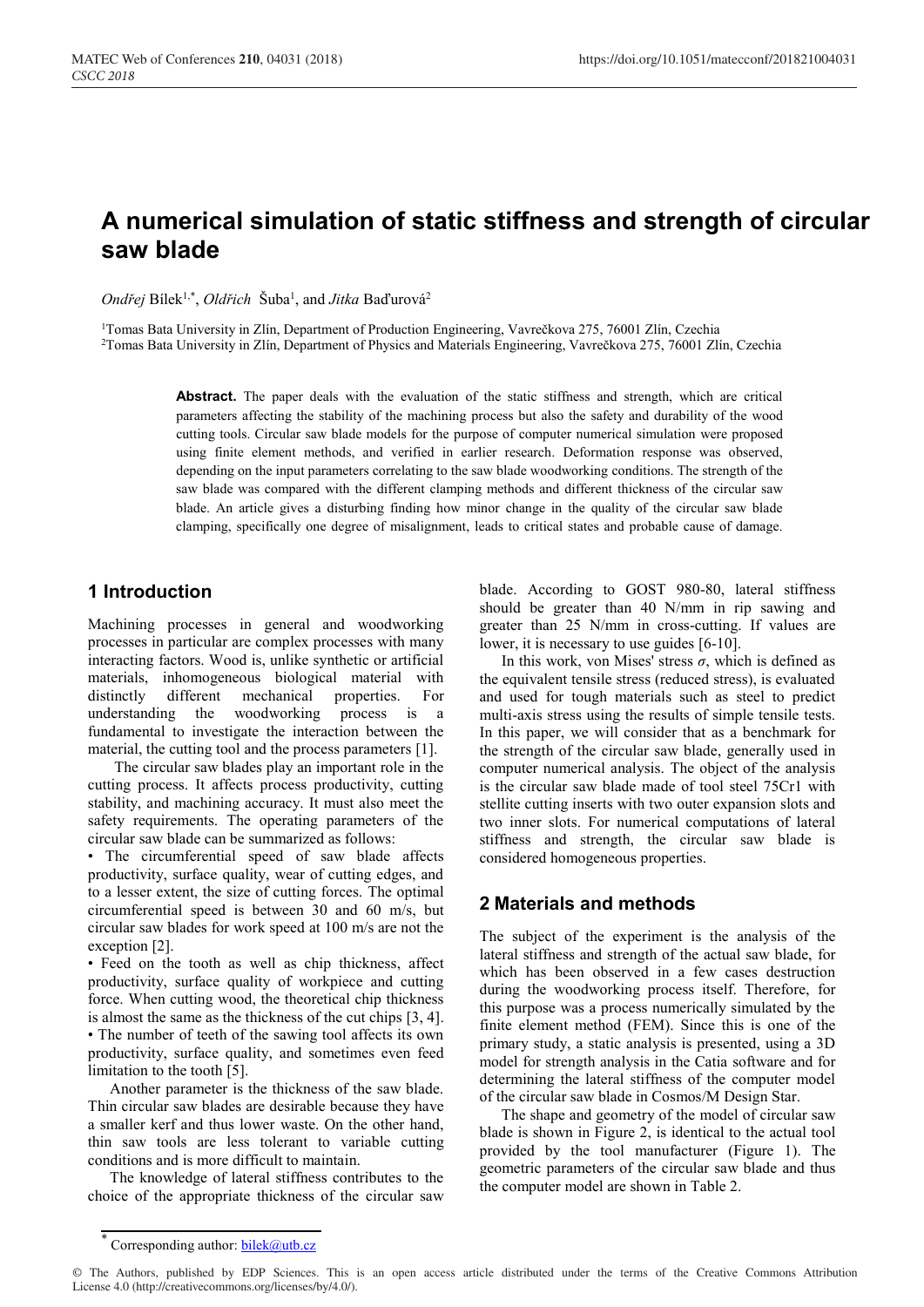

**Fig. 1.** Existing circular saw blade.



**Fig. 2.** Computer model.

The material of the saw blade was made of 75Cr1 tool steel with mechanical properties listed in Tab. 1. The material is considered to be homogeneous even in the area of teeth, although they were saw inserts made of stellite material. This is a simplification for FEM analysis and is considered in the discussion of the results, but it does not affect the results of the experiment.



**Fig. 3.** Principle of load application, direction of circular speed and axis tilt.



**Fig. 4.** Loading by lateral force  $F_B$  and deflection *y*.

For strength analysis, a 3D model of circular saw blade was used, subsequently was loaded with cutting forces to advance toward the real woodworking process. According to the machining theory, the dependence between the force components  $F_c$ :  $F_p$  is given by a ratio of 2 : 1. The circular saw blade saw at the same time subjected to centrifugal force due to the rotation of the model as shown as *n* vector in Figure 3. The effect of the clamping is monitored by the fact that the model is either flanged or on the key. The dependence of the cutting forces and the rotation speed on the total distribution of the von Mises tension in the model was determined together with the displacement. In addition to the strength of the circular saw blade and its critical areas, stiffness for lateral force is determined in individual variants. The experimental input conditions are summarized in Table 3. The numerical simulations included a clamp inaccuracy, characterized as the clamping aperture of 1° apart from the axis of rotation.

The loading of the blade by the static lateral force  $F_B$ at the position shown in Figure 4 results in the deflection, which maximal value *y* (mm) was registered. From the ratio and functional expression, it is possible to determine lateral stiffness  $C_B$ , which is of greatest importance for the stability of the cutting process. Mathematical equation of static stiffness is expressed as:

$$
C_B = F_B / y \text{ (N/mm)}.
$$
 (1)

**Table 1.** Mechanical properties of circular saw blade body.

| <b>Property</b>                       | Value       |
|---------------------------------------|-------------|
| Density                               | 7850 kg/m3  |
| Poisson number                        | 0.28        |
| Elastic modulus                       | $200$ GPa   |
| Threshold tensile strength $\sigma_p$ | 650-880 MPa |
| Yield strength $\sigma_k$             | 350-550 MPa |
| Fatique strength                      | 275 MPa     |

**Table 2.** Geometrical parameters of circular saw blade.

| <b>Property</b>                      | Value           |
|--------------------------------------|-----------------|
| Outer diameter of circular saw blade | $350$ mm        |
| Number of teeth                      | 24              |
| Inner diameter of clamping hole      | $80 \text{ mm}$ |
| Tooth width                          | 4 mm            |
| Tooth height                         | 4 mm            |
| Number of radial compensation slots  | 2               |
| Number of clearing teeth             | $\mathfrak{D}$  |
| Compensating rolling                 | 0.66R           |
| Side clearance angle                 | $14^{\circ}$    |
| Side-rake angle                      | $18^{\circ}$    |
| Side relief angle                    | $58^{\circ}$    |
| Tooth shape                          | FZ              |

**Table 3.** Summary of input parameters.

| <b>Property</b>           | Value          |
|---------------------------|----------------|
| Clamping method           | Flange, Key    |
| Rotation speed $n$        | 3500 rpm       |
| Tangential force $F_c$    | 110N           |
| Pasive force $F_p$        | 55 N           |
| Axis tilt $\alpha$        | 10             |
| Thickness of circular saw | 2.6 and 3.0 mm |
| blade body                |                |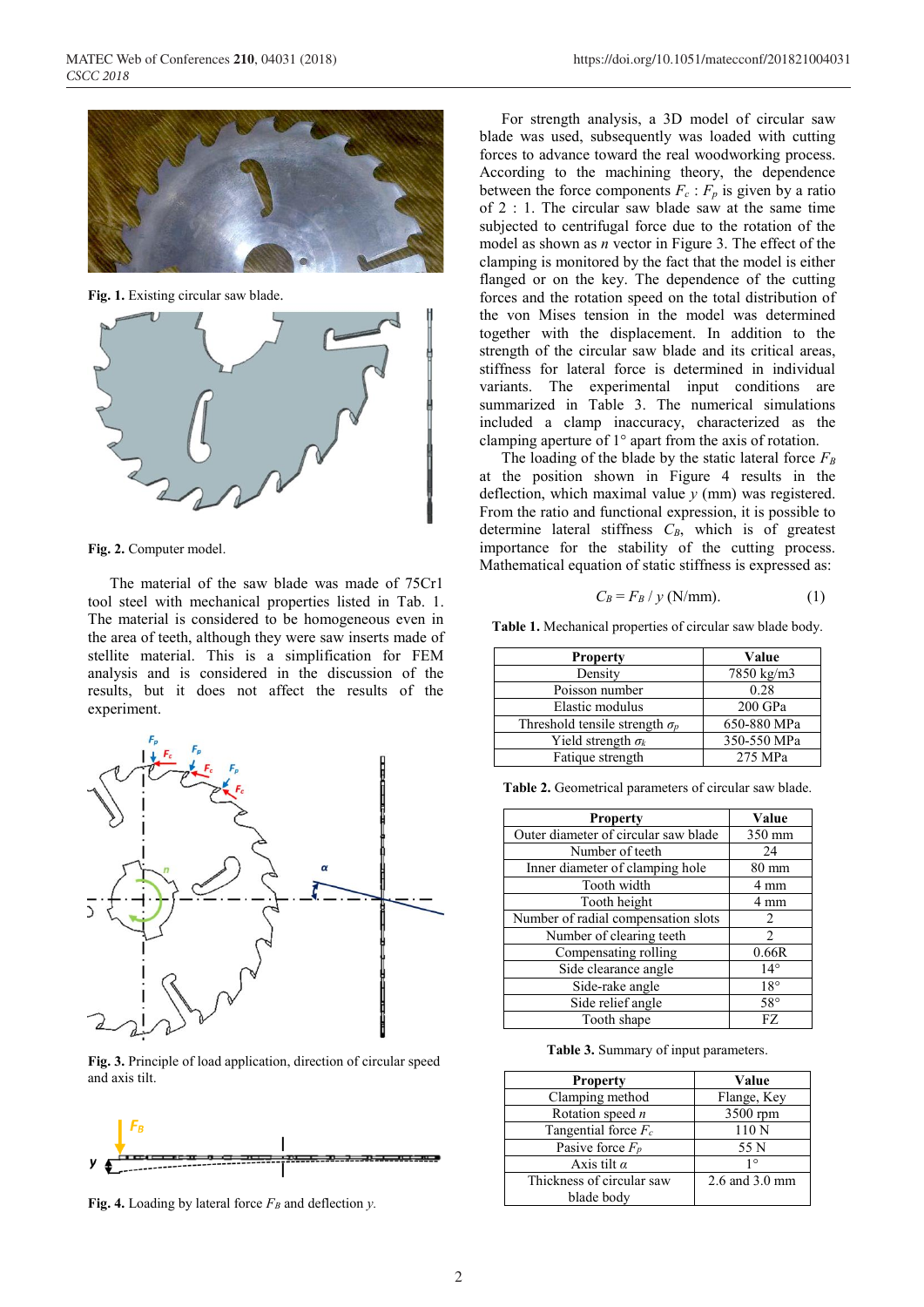## **3 Results and discussion**

#### **3.1. Strength of rotating circular saw blade**

In Figure 5 is the result of a numerical FEM simulation in the case of clamping by the key. The maximum stress according to the scale on the right side of the figure is 450 MPa and these values are close to the key way. This value interferes with range values of the circular saw blade yield strength, and therefore there may be small, yet permanent deformations of the saw blade. However, tool retains a low state of stress overall body, excepting the weak points close to the slots and the flange hole.



**Fig. 5.** Von Mises stress for circular saw blade clamped by the key.



**Fig. 6.** Von Mises stress for circular saw blade clamped by the flange.

Changing the clamping of the circular saw blade causes a significant change in the strength while maintaining the load and boundary conditions. In Figure 6 is the course of strength as a colour-differentiated von Mises stress. On the model, the peaks of stress on stellite teeth have been filtered since this material has a

considerably greater strength than the saw blade body. A maximum stress of 54.9 MPa is achieved at sites opposite to the cutting forces. There is an increased stress concentration in the area of the outer expansion slots and the flange hole. These places could be, under certain conditions, such as guiding the workpiece at a large angle, a place where the tool may break. Yet, in all the observed cases, the strength limit and the yield strength were not exceeded.



**Fig. 7.** Maximal radial deformation *δ* in circular saw blade depending on the applied force  $F_c$  and clamping method.



**Fig. 8.** Maximal stress in circular saw blade depending on the applied force  $F_c$  and clamping method.

From previously published work [11] it was found that already at 2900 rpm and higher, the yield strength was exceeded and consequently a permanent and irreversible deformation occurs. The deformation velocity and its course in dependence on the rotation speed can be seen in the graph in Figure 7. While the clamping on the flange does not reach the critical states, the clamping over the key above 4100 rpm exceeds the lower threshold of the tensile strength and, in terms of deformations, is beyond safe and stable machining.

The results of the simulation with variable cutting force under constant conditions ( $n =$  const. = 3500 rpm) are significant because they simulate not only the impact of the cutting process, but can also contribute to prediction behaviour depending on the nature of the cut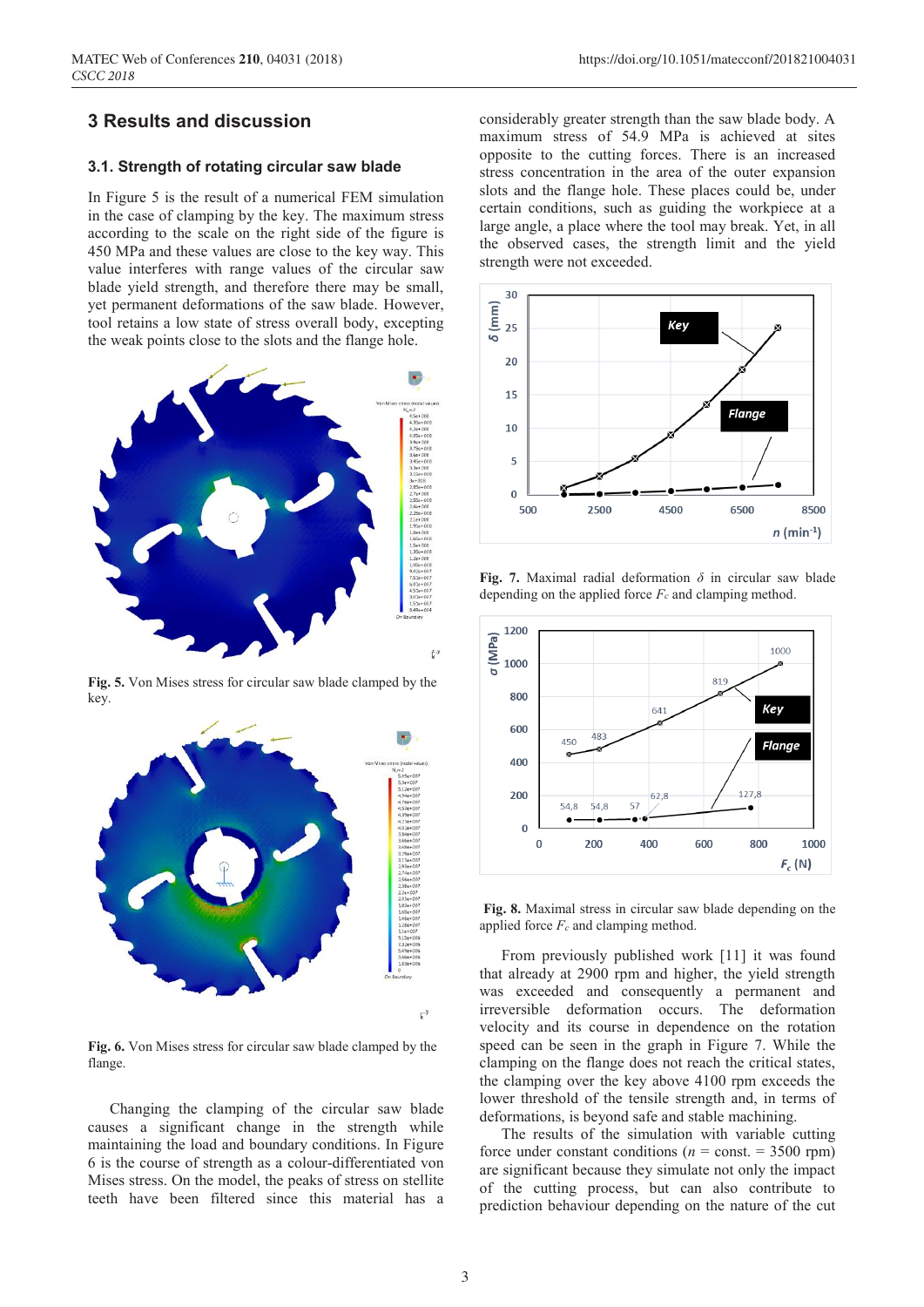wood (hard, soft). A linear behavioural pattern (Figure 8) between the von Mises stress and the tangential force  $F_c$ is determined for the case of a key clamp in a mathematical form:

$$
\sigma = 0.7326 \times F_c + 340.12 \tag{2}
$$

and in the case of clamping on the flange in the form:

$$
\sigma = 0.1178 \times F_c + 28.214. \tag{3}
$$

#### **3.2. Lateral static stiffness**

The experiment input conditions remain the same as in the previous case. There is no other load on the circular saw blade besides the lateral force  $F_B$ , thus the model is statically analysed. Several combinations of parameters were selected to clarify the behaviour. The model is in this case the basic shape of the circular saw blade, which is loaded in two different points – with the tooth in the area of the outer expansion slot, other with the nearest tooth in the area of the inner slot. The results were compared for two different saw blade thicknesses of 2.6 and 3.0 mm.

In Figure 9, the model was loaded with the lateral force  $F_B$  as close as possible to the outer expansion slot. The maximum deformation is presented in the area of the applied force and is 0.35 mm in size. For this and other cases, the lateral force  $F_B$  was 10 N. Its magnitude is not decisive because the comparative stiffness values are given by the evaluation.



**Fig. 9.** Deformation response of circular saw blade loaded by lateral force in the marked point (A) for the body thickness of 2.6 mm.

Figure 10 shows a deformation of the blade having a body thickness of 3.0 mm. Thickness grew by 15.4 % compared to the previous case. As expected, the circular saw blade has greater stiffness, which is because its deformation is smaller under the same conditions.



**Fig. 10.** Deformation response of circular saw blade loaded by lateral force in the marked point (A) for the body thickness of 3.0 mm.

In Figures 11 and 12, the lateral force is placed in the circular saw blade attenuation at the outer expansion slot, marked as red cross (B). It is evident that the teeth of the saw blade itself is the most deformed and the size of the deformation reaches 0.4224 mm for a body thickness of 2.6 mm and 0.2753 mm for a circular saw blade with a body thickness of 3.0 mm. However, the deformation response is not linear, and for both variants, deformation is 34.5% smaller. It can be stated that by increasing the saw blade thickness by 15.4%, the stiffness of the circular saw blade increases by up to 53%.



**Fig. 11.** Deformation response of circular saw blade loaded by lateral force in the marked point (B) for the body thickness of 2.6 mm.